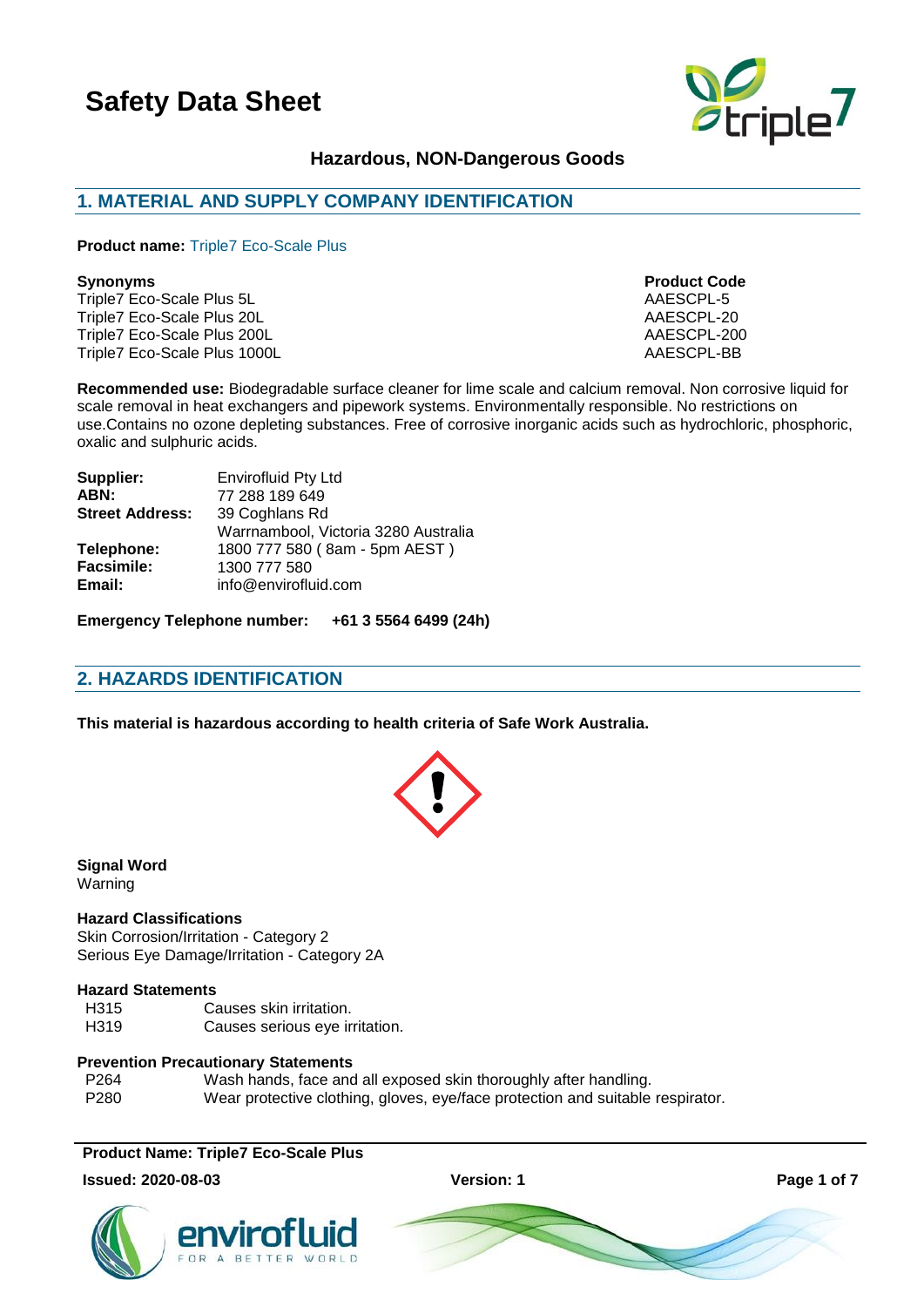![](_page_1_Picture_1.jpeg)

### **Response Precautionary Statements**

| P302+P352 | IF ON SKIN: Wash with plenty of soap and water.                                            |
|-----------|--------------------------------------------------------------------------------------------|
|           | P305+P351+P338 IF IN EYES: Rinse cautiously with water for several minutes. Remove contact |
|           | lenses, if present and easy to do. Continue rinsing.                                       |
| P332+P313 | If skin irritation occurs: Get medical advice/attention.                                   |
| P337+P313 | If eye irritation persists: Get medical advice/attention.                                  |
| P362      | Take off contaminated clothing and wash before reuse.                                      |

# **Storage Precautionary Statement**

Not allocated

**Disposal Precautionary Statement**

Not allocated

**Poison Schedule:** Unknown

### **DANGEROUS GOOD CLASSIFICATION**

Not classified as Dangerous Goods by the criteria of the "Australian Code for the Transport of Dangerous Goods by Road & Rail" and the "New Zealand NZS5433: Transport of Dangerous Goods on Land".

| CAS NO | <b>PROPORTION</b> |
|--------|-------------------|
|        | $< 1 \%$          |
|        | $<$ 4 %           |
|        | <b>Balance</b>    |
|        | 100%              |
|        |                   |

# **4. FIRST AID MEASURES**

If poisoning occurs, contact a doctor or Poisons Information Centre (Phone Australia 131 126, New Zealand 0800 764 766).

**Inhalation:** Remove victim from exposure - avoid becoming a casualty. Remove contaminated clothing and loosen remaining clothing. Allow patient to assume most comfortable position and keep warm. Keep at rest until fully recovered. Seek medical advice if effects persist.

**Skin Contact:** If skin or hair contact occurs, immediately remove contaminated clothing and flush skin and hair with running water. Continue flushing with water until advised to stop by the Poisons Information Centre or a Doctor; or for 15 minutes and transport to Doctor or Hospital.

**Eye contact:** If in eyes, hold eyelids apart and flush the eyes continuously with running water. Continue flushing until advised to stop by the Poisons Information Centre or a Doctor; or for at least 15 minutes and transport to Doctor or Hospital.

**Ingestion:** Rinse mouth with water. If swallowed, do NOT induce vomiting. Give a glass of water to drink. Never give anything by the mouth to an unconscious patient. If vomiting occurs give further water. Seek medical advice.

**Product Name: Triple7 Eco-Scale Plus**

### **Issued: 2020-08-03 Version: 1 Page 2 of 7**

![](_page_1_Picture_20.jpeg)

![](_page_1_Picture_23.jpeg)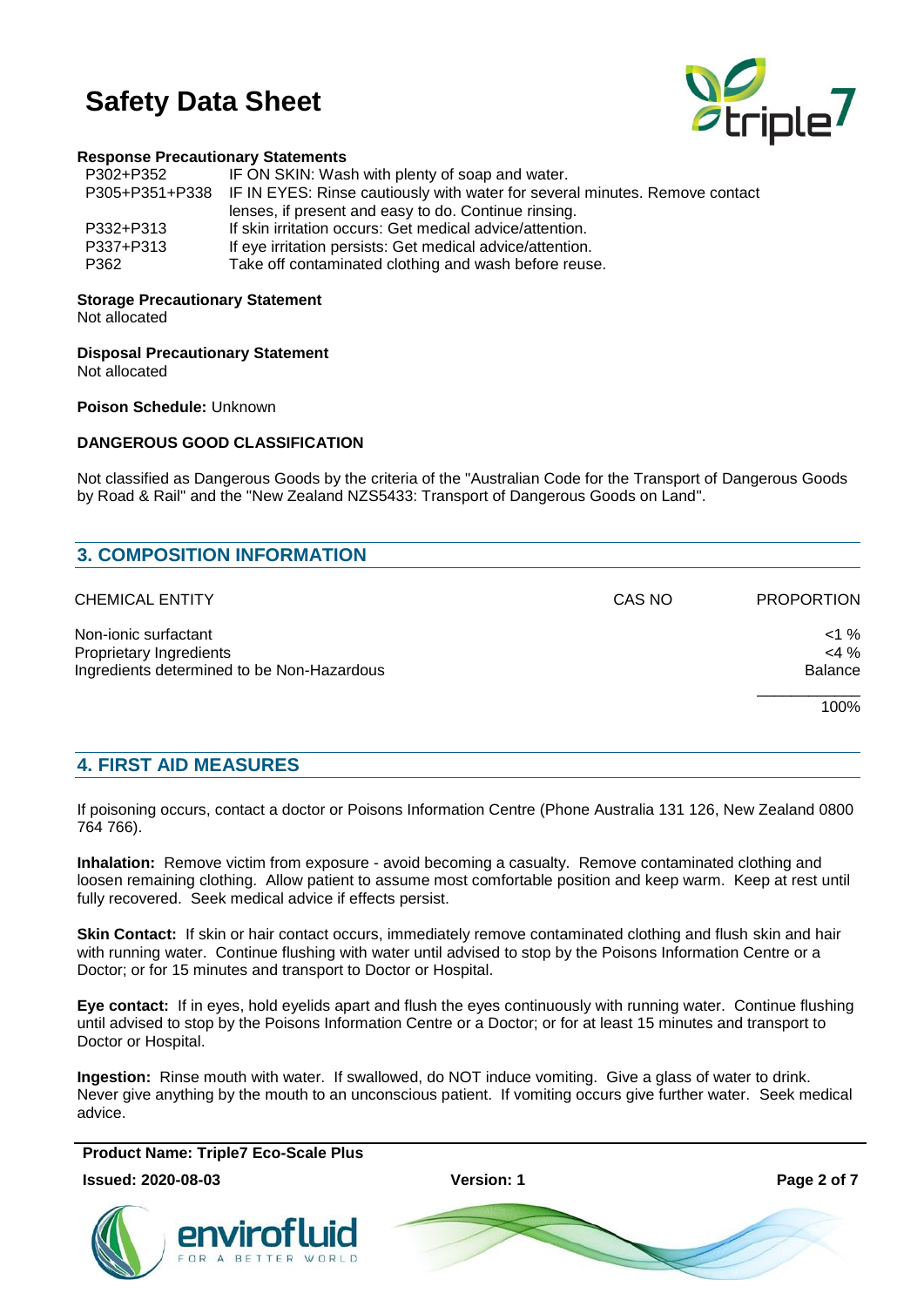![](_page_2_Picture_1.jpeg)

**PPE for First Aiders:** Wear overalls, gloves, safety glasses. Available information suggests that gloves made from polyvinyl chloride (PVC) should be suitable for intermittent contact. However, due to variations in glove construction and local conditions, the user should make a final assessment. Always wash hands before smoking, eating, drinking or using the toilet. Wash contaminated clothing and other protective equipment before storing or re-using.

**Notes to physician:** Treat symptomatically.

# **5. FIRE FIGHTING MEASURES**

**Hazchem Code:** Not applicable.

**Suitable extinguishing media:** If material is involved in a fire use water fog (or if unavailable fine water spray), alcohol resistant foam, standard foam, dry agent (carbon dioxide, dry chemical powder).

**Specific hazards:** Combustible material.

**Fire fighting further advice:** On burning or decomposing may emit toxic fumes. Fire fighters to wear selfcontained breathing apparatus and suitable protective clothing if risk of exposure to vapour or products of combustion or decomposition.

# **6. ACCIDENTAL RELEASE MEASURES**

#### **SMALL SPILLS**

Wear protective equipment to prevent skin and eye contamination. Avoid inhalation of vapours or dust. Wipe up with absorbent (clean rag or paper towels). Collect and seal in properly labelled containers or drums for disposal.

### **LARGE SPILLS**

Clear area of all unprotected personnel. Slippery when spilt. Avoid accidents, clean up immediately. Wear protective equipment to prevent skin and eye contamination and the inhalation of vapours. Work up wind or increase ventilation. Contain - prevent run off into drains and waterways. Use absorbent (soil, sand or other inert material). Collect and seal in properly labelled containers or drums for disposal. If contamination of crops, sewers or waterways has occurred advise local emergency services.

### **Dangerous Goods - Initial Emergency Response Guide No:** Not applicable

### **7. HANDLING AND STORAGE**

**Handling:** Avoid eye contact and skin contact. Avoid inhalation of vapour, mist or aerosols.

**Storage:** Store in a cool, dry, well-ventilated place and out of direct sunlight. Store away from foodstuffs. Store away from incompatible materials described in Section 10. Store away from sources of heat and/or ignition. Keep container standing upright. Keep containers closed when not in use - check regularly for leaks.

# **8. EXPOSURE CONTROLS / PERSONAL PROTECTION**

**National occupational exposure limits:** No value assigned for this specific material by Safe Work Australia.

**Product Name: Triple7 Eco-Scale Plus**

**Issued: 2020-08-03 Version: 1 Page 3 of 7**

![](_page_2_Picture_22.jpeg)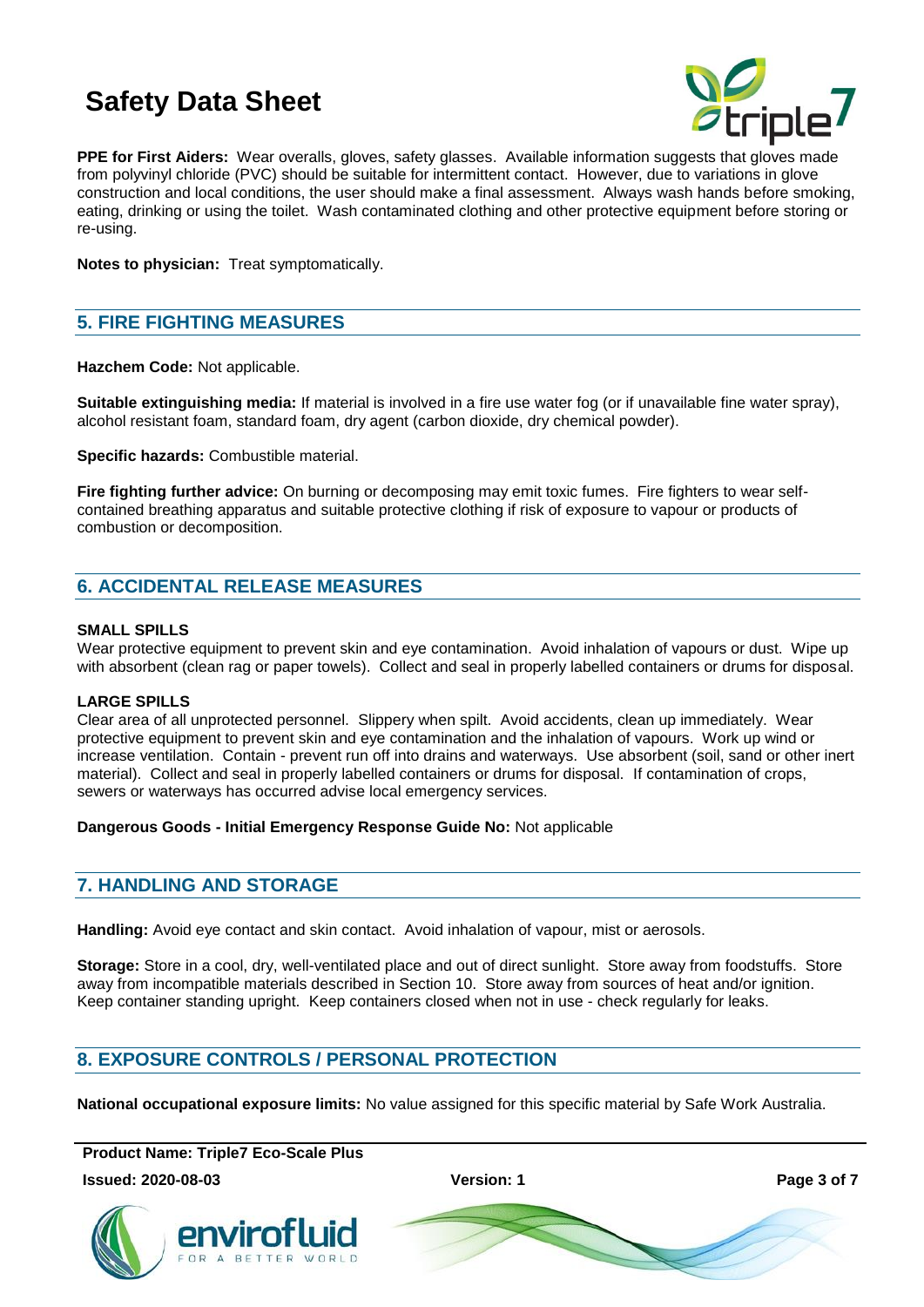![](_page_3_Picture_1.jpeg)

**Biological Limit Values:** As per the "National Model Regulations for the Control of Workplace Hazardous Substances (Safe Work Australia)" the ingredients in this material do not have a Biological Limit Allocated.

**Engineering Measures:** Natural ventilation should be adequate under normal use conditions.

**Personal Protection Equipment:** OVERALLS, GLOVES, SAFETY GLASSES.

![](_page_3_Picture_5.jpeg)

Personal protective equipment (PPE) must be suitable for the nature of the work and any hazard associated with the work as identified by the risk assessment conducted.

Wear overalls, gloves, safety glasses. Available information suggests that gloves made from polyvinyl chloride (PVC) should be suitable for intermittent contact. However, due to variations in glove construction and local conditions, the user should make a final assessment. Always wash hands before smoking, eating, drinking or using the toilet. Wash contaminated clothing and other protective equipment before storing or re-using.

**Hygiene measures:** Keep away from food, drink and animal feeding stuffs. When using do not eat, drink or smoke. Wash hands prior to eating, drinking or smoking. Avoid contact with clothing. Avoid eye contact and skin contact. Avoid inhalation of vapour, mist or aerosols. Ensure that eyewash stations and safety showers are close to the workstation location.

# **9. PHYSICAL AND CHEMICAL PROPERTIES**

| <b>Base Units:</b> | Litres                          |
|--------------------|---------------------------------|
| Form:              | Liauid                          |
| Colour:            | Viscous clear colourless liquid |
| Odour:             | slight detergent odour          |

**Solubility:** soluble **Solubility in water:** Soluble **Specific Gravity:** 1.043 Vapour Pressure (20 °C): 18mmHg (20 °C) **Melting Point/Range (°C):** <0°C **Boiling Point/Range (°C):** 100°C **Decomposition Point (°C):** >121°C **pH:** 2.1 (neat) **Viscosity:** Not available **Evaporation Rate (n-Butyl acetate=1):** As for water Total VOC (g/Litre):  $>60\%$  (water)

(Typical values only - consult specification sheet)  $N Av = Not available, N App = Not applicable$ 

# **10. STABILITY AND REACTIVITY**

**Chemical stability:** This material is thermally stable when stored and used as directed.

**Product Name: Triple7 Eco-Scale Plus**

**Issued: 2020-08-03 Version: 1 Page 4 of 7**

![](_page_3_Picture_20.jpeg)

![](_page_3_Picture_21.jpeg)

![](_page_3_Picture_22.jpeg)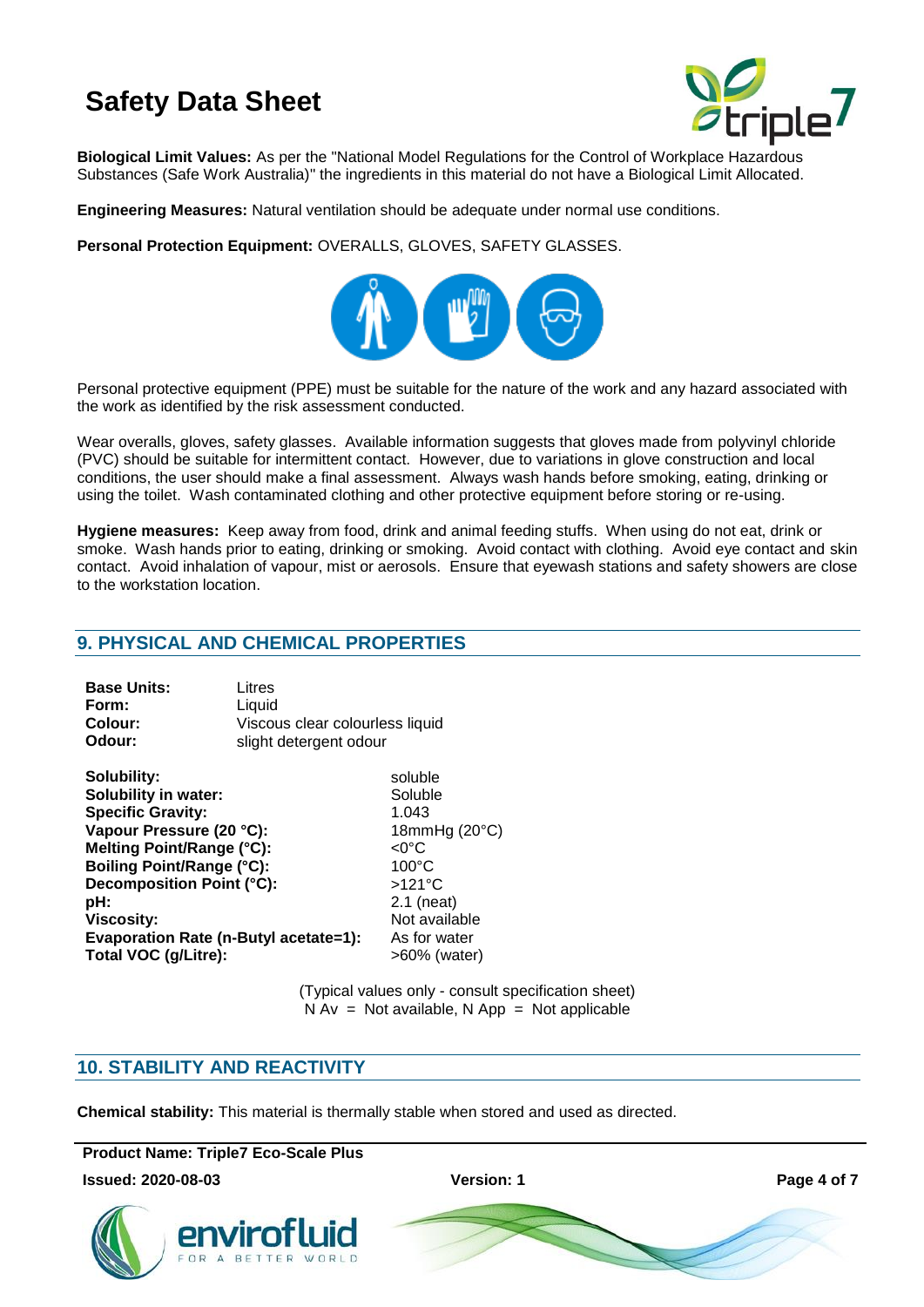![](_page_4_Picture_1.jpeg)

**Conditions to avoid:** Elevated temperatures and sources of ignition.

**Incompatible materials:** Oxidising agents.

**Hazardous decomposition products:** Oxides of carbon and nitrogen, smoke and other toxic fumes.

**Hazardous reactions:** No known hazardous reactions.

# **11. TOXICOLOGICAL INFORMATION**

No adverse health effects expected if the product is handled in accordance with this Safety Data Sheet and the product label. Symptoms or effects that may arise if the product is mishandled and overexposure occurs are:

#### **Acute Effects**

**Inhalation:** Material may be an irritant to mucous membranes and respiratory tract.

**Skin contact:** Contact with skin will result in irritation.

**Ingestion:** Swallowing can result in nausea, vomiting and irritation of the gastrointestinal tract.

**Eye contact:** An eye irritant.

#### **Acute toxicity**

**Inhalation:** This material has been classified as non-hazardous. Acute toxicity estimate (based on ingredients): LC50 > 20.0 mg/L for vapours or LC50 > 5.0 mg/L for dust and mist or LC50 > 20,000 ppm for gas

**Skin contact:** This material has been classified as non-hazardous. Acute toxicity estimate (based on ingredients): >2,000 mg/Kg bw

**Ingestion:** This material has been classified as non-hazardous. Acute toxicity estimate (based on ingredients): >2,000 mg/Kg bw

**Corrosion/Irritancy:** Eye: this material has been classified as a Category 2A Hazard (reversible effects to eyes). Skin: this material has been classified as a Category 2 Hazard (reversible effects to skin).

**Sensitisation:** Inhalation: this material has been classified as not a respiratory sensitiser. Skin: this material has been classified as not a skin sensitiser.

**Aspiration hazard:** This material has been classified as non-hazardous.

**Specific target organ toxicity (single exposure):** This material has been classified as non-hazardous.

**Chronic Toxicity**

**Mutagenicity:** This material has been classified as non-hazardous.

**Carcinogenicity:** This material has been classified as non-hazardous.

**Reproductive toxicity (including via lactation):** This material has been classified as non-hazardous.

**Specific target organ toxicity (repeat exposure):** This material has been classified as non-hazardous.

**Product Name: Triple7 Eco-Scale Plus**

### **Issued: 2020-08-03 Version: 1 Page 5 of 7**

![](_page_4_Picture_30.jpeg)

![](_page_4_Picture_31.jpeg)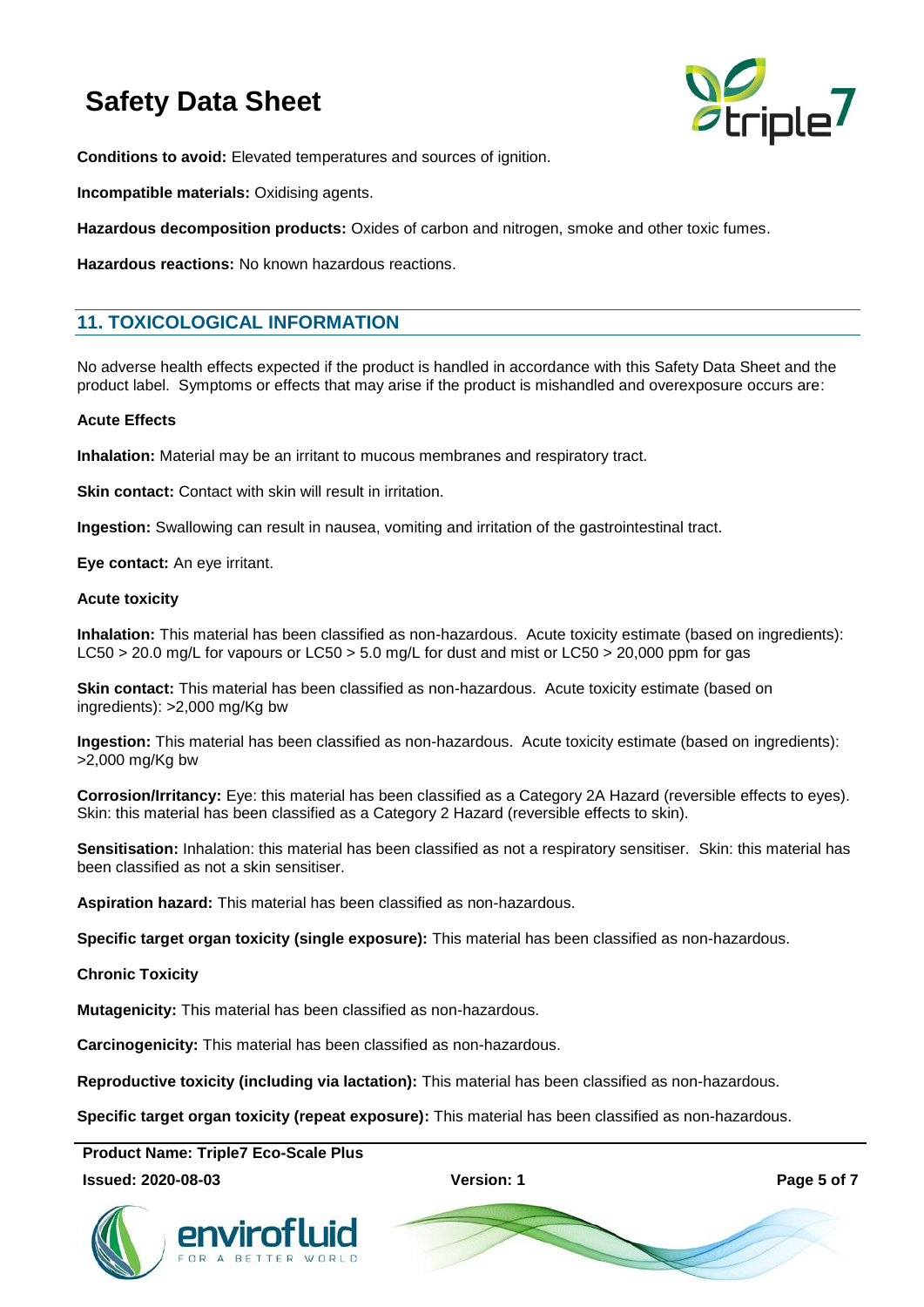![](_page_5_Picture_1.jpeg)

# **12. ECOLOGICAL INFORMATION**

Avoid contaminating waterways.

**Acute aquatic hazard:** This material has been classified as non-hazardous. Acute toxicity estimate (based on ingredients): >100 mg/L

**Long-term aquatic hazard:** This material has been classified as non-hazardous. Non-rapidly or rapidly degradable substance for which there are adequate chronic toxicity data available OR in the absence of chronic toxicity data, Acute toxicity estimate (based on ingredients): >100 mg/L, where the substance is not rapidly degradable and/or BCF  $<$  500 and/or log K<sub>ow</sub>  $<$  4.

**Ecotoxicity:** No information available.

**Persistence and degradability:** No information available.

**Bioaccumulative potential:** No information available.

**Mobility:** No information available.

# **13. DISPOSAL CONSIDERATIONS**

Persons conducting disposal, recycling or reclamation activities should ensure that appropriate personal protection equipment is used, see "Section 8. Exposure Controls and Personal Protection" of this SDS.

If possible material and its container should be recycled. If material or container cannot be recycled, dispose in accordance with local, regional, national and international Regulations.

# **14. TRANSPORT INFORMATION**

### **ROAD AND RAIL TRANSPORT**

Not classified as Dangerous Goods by the criteria of the "Australian Code for the Transport of Dangerous Goods by Road & Rail" and the "New Zealand NZS5433: Transport of Dangerous Goods on Land".

#### **MARINE TRANSPORT**

Not classified as Dangerous Goods by the criteria of the International Maritime Dangerous Goods Code (IMDG Code) for transport by sea.

#### **AIR TRANSPORT**

Not classified as Dangerous Goods by the criteria of the International Air Transport Association (IATA) Dangerous Goods Regulations for transport by air.

# **15. REGULATORY INFORMATION**

### **This material is not subject to the following international agreements:**

Montreal Protocol (Ozone depleting substances) The Stockholm Convention (Persistent Organic Pollutants) The Rotterdam Convention (Prior Informed Consent)

### **Product Name: Triple7 Eco-Scale Plus**

#### **Issued: 2020-08-03 Version: 1 Page 6 of 7**

![](_page_5_Picture_27.jpeg)

![](_page_5_Picture_28.jpeg)